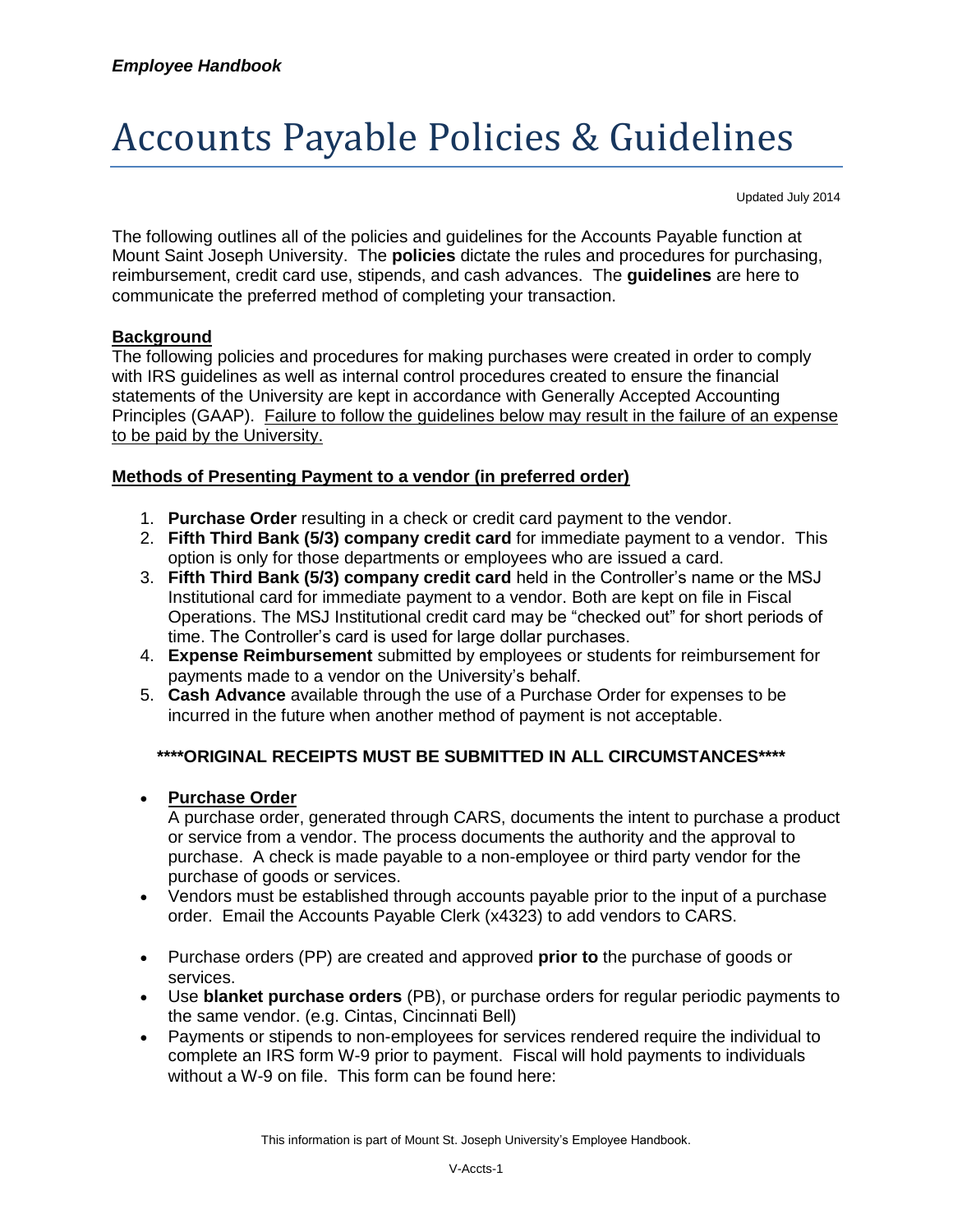<https://mymount.msj.edu/ICS/Finances>*.* Payments to non-employees for reimbursement of their expenses (e.g. a job candidate's travel expenses) do not require a W-9.

- Payments for professional services require an approved professional services contract and a W-9. These forms can also be found here[:https://mymount.msj.edu/ICS/Finances.](https://mymount.msj.edu/ICS/Finances)
- Typically, completed Purchase Orders received in Fiscal by Friday will be paid no later than the following Friday. Purchase Orders received after Friday may be included in the week's check run at the discretion of the Controller.
- All Purchase Orders will be paid according to the due date on the related invoice unless Fiscal is instructed otherwise.
- Cash advances require purchase orders to initiate the check request. Cash advances must be documented on an expense report and any remaining proceeds returned to Fiscal Operations.

# **Fifth Third Bank Credit Cards**

When a credit card is issued, instructions are given to the responsible person on processing charges and the use of the 5/3 website SGD2. Please review those procedures as needed and ask questions. Fifth Third credit cards are not assigned according to a certain position or role with the University. Necessity dictates who will be assigned a card, and it is not to be considered a right. Usually those who travel or have extensive business off campus will be assigned a card.

- The card should be used for purchases such as travel arrangements, registration fees, business lunches, unusual supply purchases (Non Office Max), and vendors that will not allow for a PO or will not invoice.
- Generally a credit limit of \$2,000 is given to each card. Periodically the need for a temporary higher credit limit is needed. Please email the Controller (or call x4711) to request an increase and the date the limit can be reduced. Requests to increase or decrease a limit are usually addressed promptly.
- The number on the back of the card may be called at any time to check the limit, available balance, purchases, report a lost or stolen card, etc. The personal identification number or what they may refer to as the "SSN" is your birthday month and day- 4 numbers. (a July 11<sup>th</sup> birthday would be  $0711$ )
- If traveling or intending to make a large purchase in the near future, please call Fifth Third in advance to tell them of the travel plans, check the credit limit and available balance to reduce problems.
- Keep all receipts, itemized ones rather than summary totals, as they need to be uploaded to the SGD2 website.

The University has an overall limit to both the amount of cards and available balance, so attempts are made to keep as the number of cards as well as individual credit limits low.

# **Fifth Third Bank Credit Card (MSJ Institutional or the Controller's card)**

The Fifth Third Bank Credit Cards, issued in the Controller's name and in the generic "MSJ Institutional" name are kept in Fiscal Operations in the vault.

- **Fiscal Operations** (x4323 or x4711) must to be notified when either card is used. Otherwise, a charge might be interpreted as fraudulent and the card cancelled.
- A Purchase Order must be created with the vendor **Fifth Third Bank, ID #443230** for each purchase made on the card as soon as possible.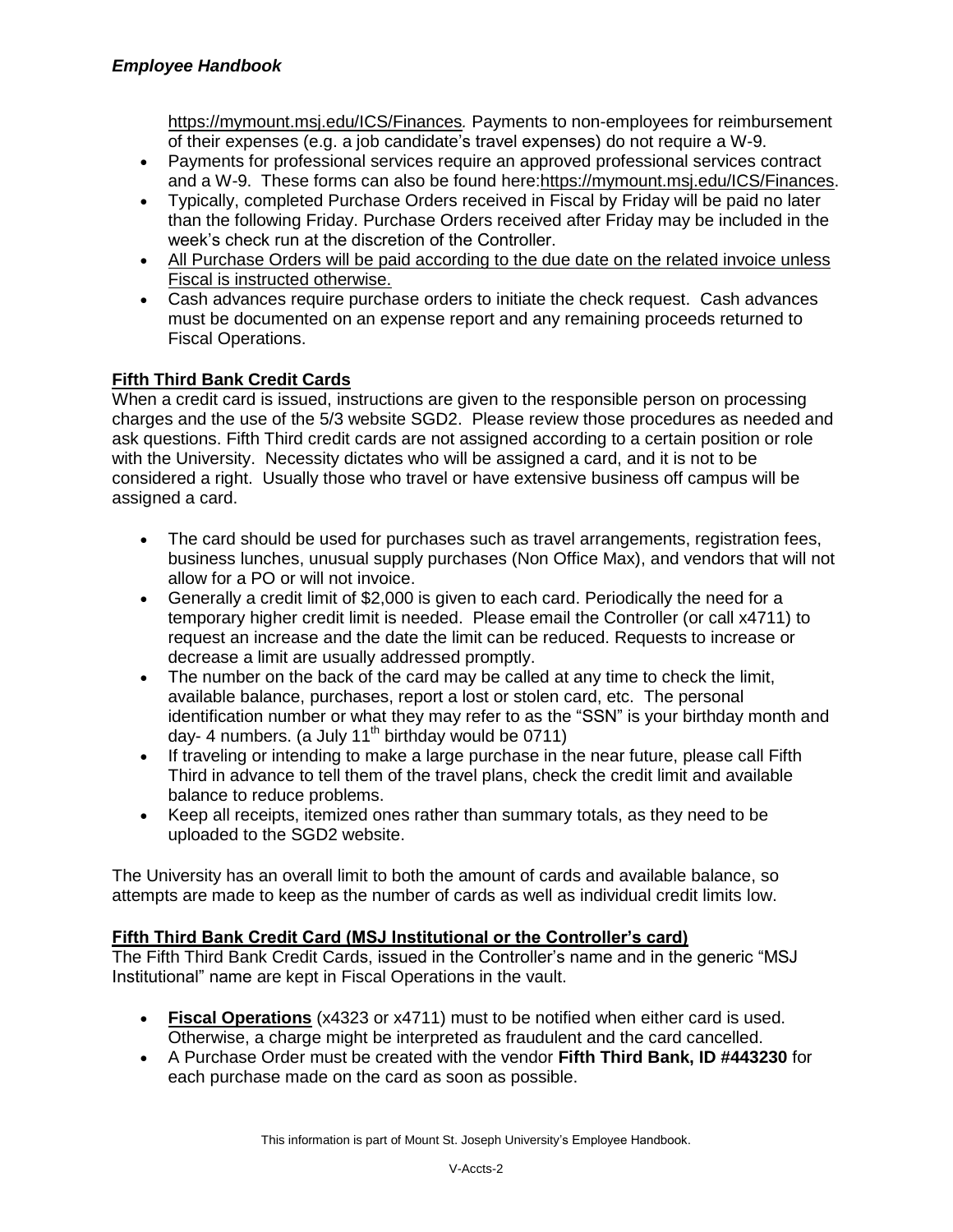- Send a print out of the Purchase Order to the A/P clerk immediately and any original receipts as they become available.
- The MSJ Institutional credit card may be "checked out" for short periods of time. The Controller's card is used for large dollar purchases or charges.

## **Expense Reimbursement Form**

The Expense Reimbursement form is required as part of an "accountable plan" as defined by the IRS. Use of this form makes the reimbursement not taxable as it provides the proper documentation. All fields on the form must be completed. It is to be used for any payment made to an employee that is not salary/compensation/stipend.

- Use an expense reimbursement for any payment to an employee that is not compensation regardless of account coding or amount.
- **Expense reports are due no later than 2 months (60 days) after the expense was incurred**. IRS rules state that 60 day limit must be followed. Expense reports received after the 60 day limit will be reimbursed as taxable income through payroll as the IRS states.
- Reimbursements must be in compliance with the University policy on valid business expenses.
- Expense Reports must be signed by the employee and their department head.
- Expense Reports over \$500 require the appropriate line officer's signature.
- Expense Reports over \$5,000 also require the Chief Financial Officer's signature.
- Reimbursements less than \$50 will be returned in cash unless otherwise requested.
- All reimbursements may be direct deposited at the request of the employee by completing the section at the bottom of the form.
- Typically, completed expense reports received in Fiscal by Friday will be paid no later than the following Friday.
- Please review the form prior to submission for proper account coding for each item to quicken the process.
- An example form is attached. Please use it for reference when completing the expense report. A blank form is located here: [https://mymount.msj.edu/ICS/Finances.](https://mymount.msj.edu/ICS/Finances)

#### **Cash Advance**

**Cash Advances are** only available through the use of a Purchase Order, and are the least favored payment option. The cash advance is used to provide cash upfront for a future event, travel, or purchase. **If no other method of payment is acceptable, please allow for** *plenty* **of time to acquire a cash advance**.

- Complete a Purchase Order through the procedures described above. Please allow ample time for approval by the appropriate levels.
- Purchase Orders and cash advance purchase orders submitted on Friday will be available by the following Friday. Those submitted after Friday will be made available earlier at the Controller's discretion and will be the exception, not the rule.
- All expenses and receipts are required to be documented and turned in with an Expense Reimbursement Form for documentation according to IRS rules and regulations. Failure to submit a corresponding Reimbursement form within two weeks of the event will result in the cash advance becoming taxable income.
- An example Cash Advance expense report is attached. Please use it for reference when completing a cash advance report.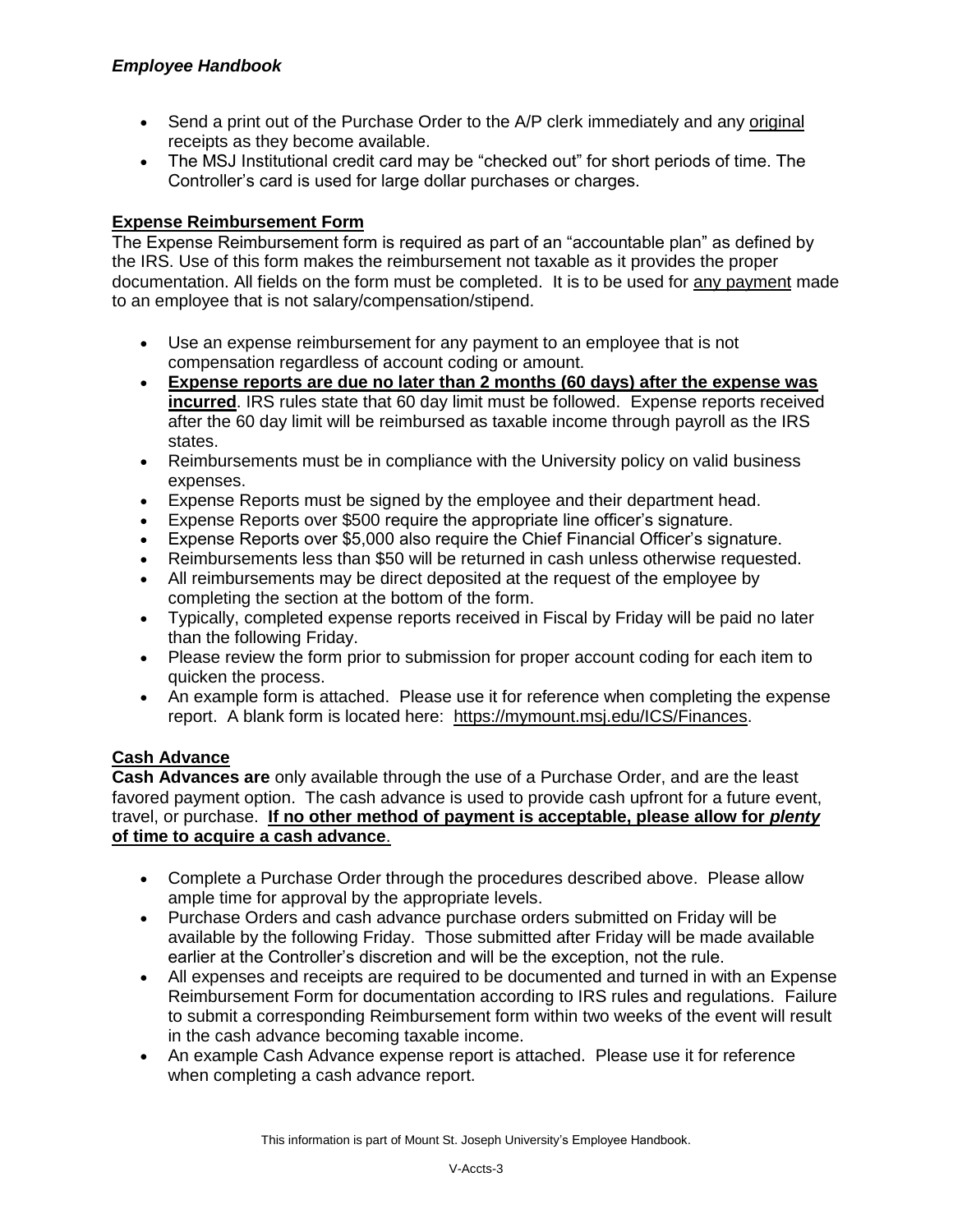# **Petty Cash**

**Petty Cash** is used only for Student Reimbursements and Student Clubs.

- Fiscal Operations will continue the policy of reimbursing for purchases less than \$50 immediately. However, the purchase must be documented on an **expense report**.
- In most cases, Fiscal is able to give the employee cash upon the employee presenting the expense reimbursement report to the cashier's counter during normal business hours.
- There may be times when Fiscal is unable to honor immediate cash requests due to a high volume of requests or other cash needs. If this occurs, we will reimburse the employee as soon as possible.

## **Student Reimbursements**

Students may be reimbursed for valid University expenses less than \$100. Students should use an expense reimbursement form (even though they are not an employee) and have it signed by the department chair.

## **Student Club Reimbursements/Petty Cash**

- **Student Club Reimbursements** must have a **"Student Organization Expense Form"** attached to any paperwork submitted to Fiscal Operations for reimbursement. This form is first submitted to SGA for proper authorization.
- A student club may request a cash advance up to \$100.
- Within one week from the disbursement, unused cash and all receipts must be returned to Fiscal Operations.
- Fiscal Operations works with the Student Activities Director to resolve issues with receipts not returned by the clubs.
- The **"Student Organization Expense Form"** can be found at [https://mymount.msj.edu/ICS/Info\\_and\\_Policies/Clubs\\_and\\_Organizations.jnz](https://mymount.msj.edu/ICS/Info_and_Policies/Clubs_and_Organizations.jnz)

# **Professional Services Contracts**

.

When the University enters into agreements with non-employees or independent contractors to perform specific services; these contracted arrangements are documented on a "**Professional Service Contract**." This form is appropriate for use on a recurring basis, for example, athletic officials and one-time fees such as a honorarium for a speaker.

The IRS and the State of Ohio require that payments to non-corporations for professional services be reported on a Tax Form 1099 if over \$600 during the calendar year. A completed W-9 form contains all the information needed to report to the IRS and to the State. The Tax Form 1099 is required to be sent out by the end of January.

- A **Professional Services Contract** [\(https://mymount.msj.edu/ICS/Finances\)](https://mymount.msj.edu/ICS/Finances) must be completed, signed and properly authorized before payment will be made. A current IRS form W-9 must also be completed or be on file in Fiscal Operations.
- Forward the signed contract, the completed W-9 (or so indicate one is on file), together with a properly authorized Purchase Order to Fiscal Operations.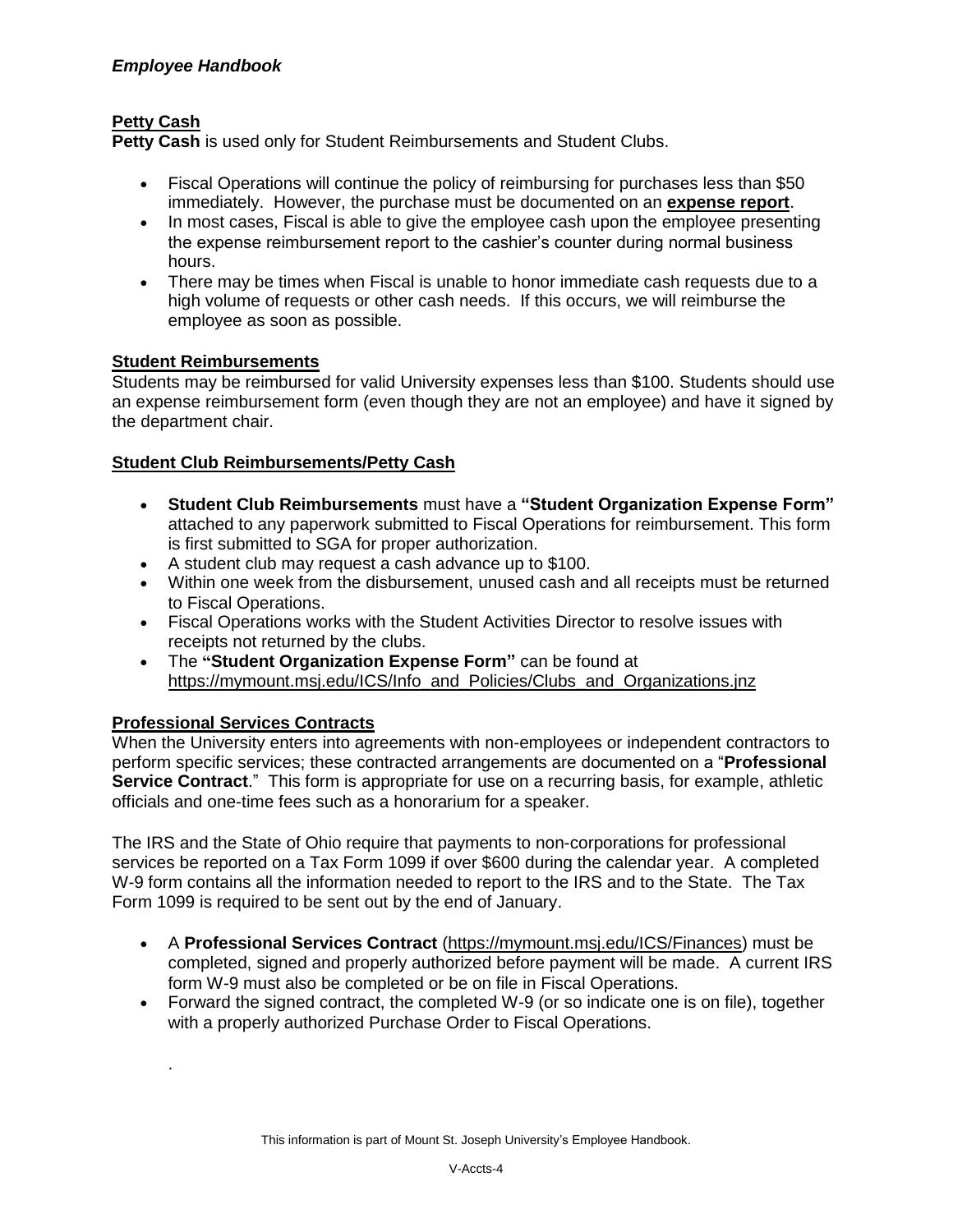## **Year End Procedures**

The University's fiscal year runs July  $1<sup>st</sup>$  to June  $30<sup>th</sup>$ . Please follow closely any communications regarding the University's year-end requirements and procedures.

It is important to plan ahead and communicate within the department regarding the deadlines. If cash advances are needed or specific events happen around the end of June, please plan according.

- Complete all current year purchases (meaning purchases to be charged to the current year's budget) by mid–**June**. Current year Purchase Orders must be **input**, **approved** and **submitted** to Fiscal Operations **by mid-June**.
- All capital purchases must be completed, **paid and on campus by June 30th** in order to be included in the current fiscal year ending's budget.
- Forward all invoices dated 6/30 or prior to Fiscal Operations **as soon as possible**. If an invoice has problems and can't be paid (e.g. damaged goods, discrepancy in price), please forward to Fiscal Operations a copy of the invoice, write "COPY" and "DO NOT PAY" on it with an explanation.
- Expense reimbursement reports for expenses incurred prior to June 30 are **due July 15.** *Requests received after July 15th will be returned unpaid*.

#### **Travel Guidelines**

## **Refer to the "Travel & Expenditure Reimbursement Policy" for more details. Below are some important highlights:**

The University's position is to complete all transactions cost effectively without putting undue burden on employees. It is the University's expectation that employees pay for expenses upfront and then be reimbursed through the Expense Reimbursement form.

## **ITEMIZED RESTAURANT RECIEPTS ARE REQUIRED**

#### **Please be certain to include the itemized receipt, not just the "total" slip. Details of the purchase need to be seen on the receipt.**

When traveling for a conference, it is expected that the employee will take the most cost effective mode of transportation to their destination, whether that be flying, car rental or personal travel. If an employee chooses a more expensive mode of transportation for personal reasons, they will be reimbursed at the lowest amount, within reason. For example, if someone drove to their destination rather than fly via a cheaper flight (within \$50), the University will reimburse the amount of the flight rather than cents per mile.

When traveling by personal vehicle, reimbursement is by either cents per mile method (at the current IRS amount) or the actual gas purchases with receipts. Mileage cannot be prepaid.

When renting a car, the University will reimburse the cost of the car rental for the duration of the trip including time to travel there and back as well as the days of the event. Gas used during the same timeframe is also reimbursed with receipts. Employees should not add on the insurance offered by the rental company and should return the car with the gas at the same level as when it was picked it up instead of using the option of the rental agency providing the last tank of gas.